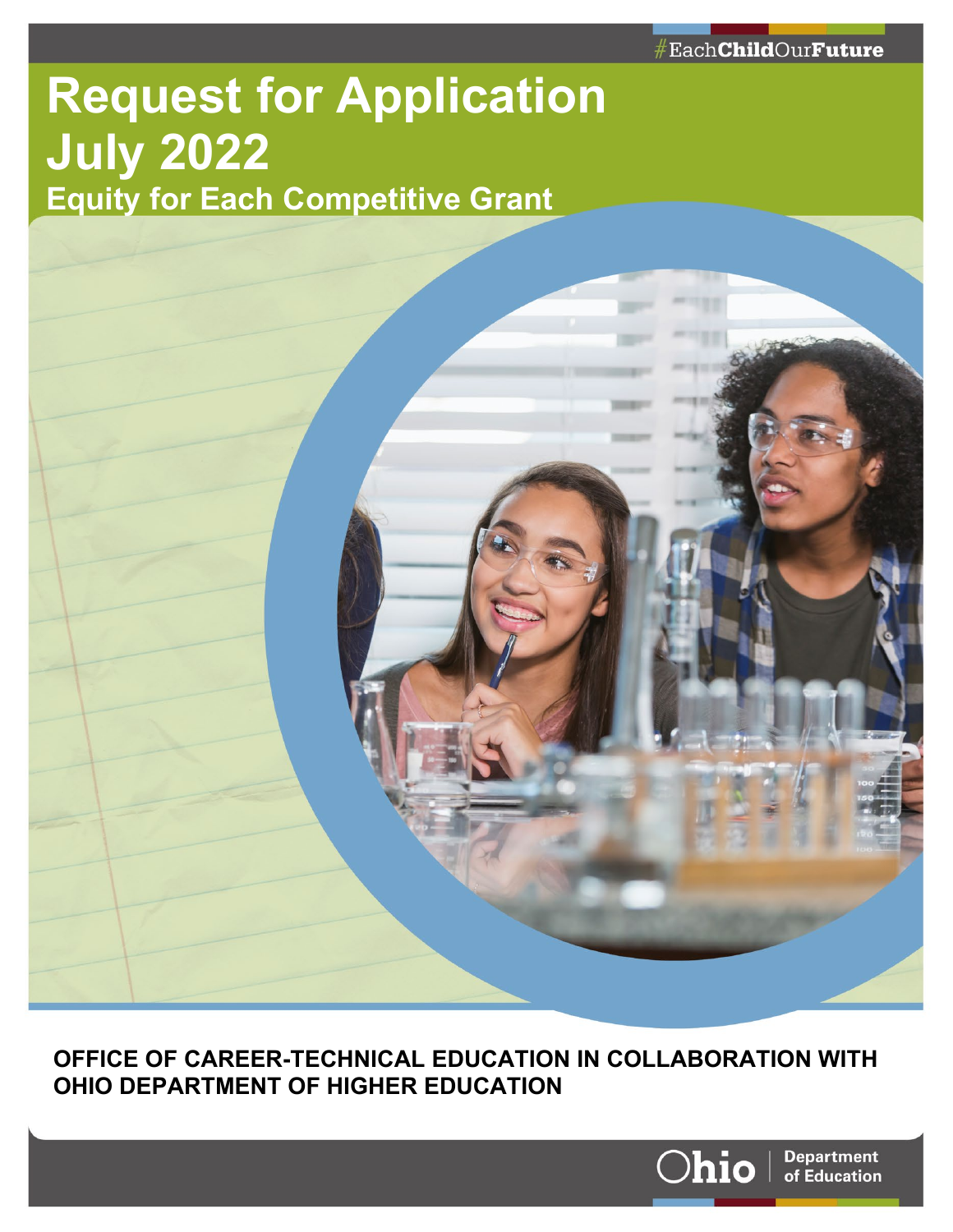### **CONTENTS**

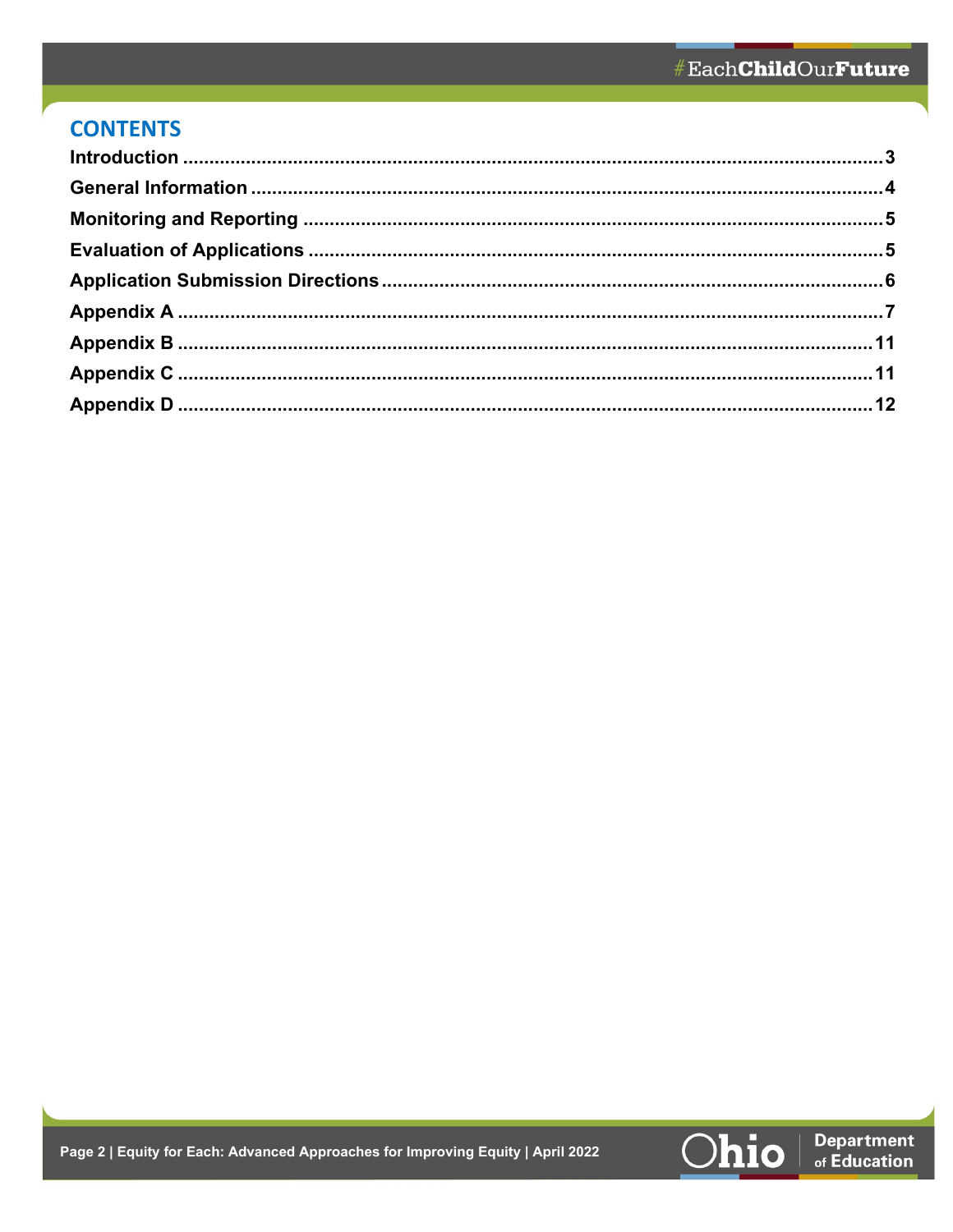### **Request for Application Equity for Each: Advanced Approaches for Improving Equity in Career-Technical Education Programs**

### <span id="page-2-0"></span>**Introduction**

Equity in education achievement for each student is Ohio's greatest challenge. The State is committed to improving equitable access, engagement and outcomes for all career-technical education students with an intentional focus on students included in Perkins V's defined special populations.

- Economically disadvantaged students
- Students with a disability
- Nontraditional students
- English learners
- Students experiencing homelessness
- Youth who are in, or aged out of, the foster care system
- Youth with a parent in the armed forces and actively deployed
- Students who are single parents (including single pregnant students)
- Out-of-workforce individuals (applicable to postsecondary only)

Ohio Perkins V Equity Labs annually assist local recipients in identifying equity gaps in their local enrollment and performance data, performing a root cause analysis on the gaps and brainstorming plans to improve these gaps. This data is made available to districts through the Secure Data Center Career-Technical Education Data Dashboard and through the Career-Technical Planning District's annual Equity Data Report. All Superintendents, State-Support Team staff and Tech Prep staff have access to the Equity Data Reports. To foster and incentivize innovative, advanced approaches to address these data-identified equity gaps, Ohio allocates funds via a competitive grant using the Perkins V Reserve Funds.

This competitive grant assists recipients and the Department in identifying and promoting promising practices for improving equity in career-technical education delivery.

The grant prioritizes applications that:

- emphasize collaboration between secondary and postsecondary schools, with,
- employed strategies that focus promotion or expansion of programs of study aligned with stateidentified high-skill, high-wage or in-demand occupations.

Additionally, the grant will support recipients in the ongoing development and alignment of local data collection systems to improve data-driven decision-making and strategic planning.

#### **PERKINS V LEGISLATION**

The Perkins V law section 112 (c) allows the state of Ohio to award \$1.5 million in grants made available from the Perkins V Reserve Funds to local recipients under the following parameters:

An eligible agency may award grants to eligible recipients for career and technical education activities described in sections 135—

 $(1)$  in  $-$ 

- a. rural areas;
- b. areas with a high percentage of CTE concentrators or CTE participants;
- c. areas with a high number of CTE concentrators or CTE participants; and

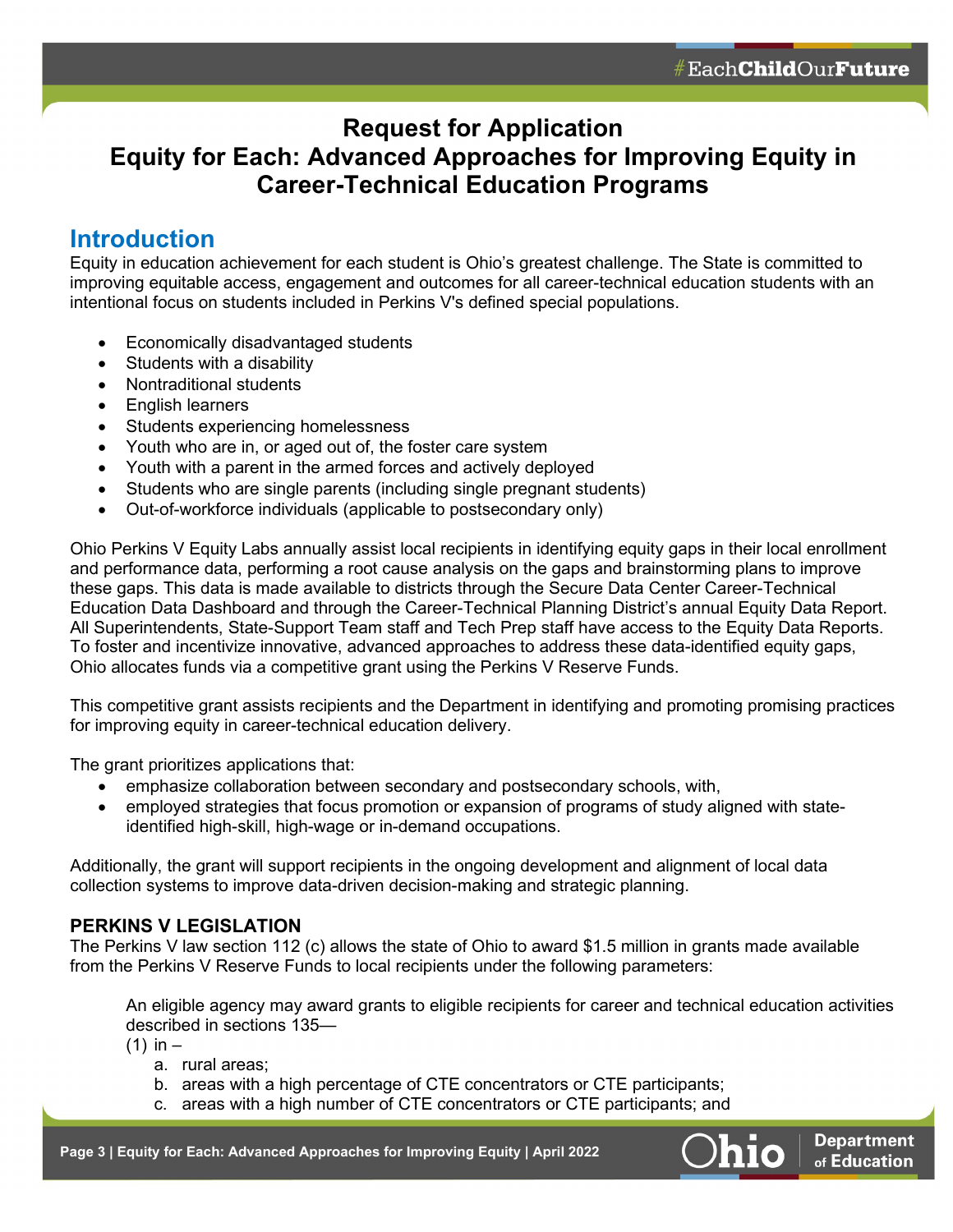- d. areas with disparities or gaps in performance as described in section 113(b) (3)(C)(ii)(II); and,
- (2) in order to:
	- a. foster innovation through the identification and promotion of promising and proven career and technical education programs, practices and strategies, which may include programs, practices, and strategies that prepare individuals for nontraditional fields; or
	- b. promote the development, implementation, and adoption of programs of study or career pathways aligned with State-identified high-skill, high-wage, or in-demand occupations or industries.

#### **CONFLICTS OF INTEREST**

As a nonprofit or public benefit entity receiving public funds, recipients must avoid conflicts of interest when administering grants and entering into contracts for equipment and services. State law regarding conflicts of interest is very strict. It is the responsibility of the recipients to be in compliance with [Ohio Ethics Law, Ohio](http://codes.ohio.gov/orc/102)  [Revised Code Chapter 102,](http://codes.ohio.gov/orc/102) regarding conflicts of interest.

### <span id="page-3-0"></span>**General Information**

#### **ELIGIBLE APPLICANTS**

An eligible applicant is defined as any local education agency, including any city, local or exempted village school district, community school, STEM school, joint vocational school district or postsecondary institution and all other entities that are eligible to receive Perkins V funds or a collaborative of such entities. Eligible applicants may apply for more than one grant but must submit individual grant applications for each.

#### **APPLICATION AND FUNDING TIMELINE**

The Equity for Each grant application window opens **April 1** and closes **May 31, 2022**. Recipients will be notified by **June 27, 2022**, and grant funds substantially approved date of **July 1, 2022**. Applications, budget and supporting documentation are submitted through the Department's e-grant application system, the Comprehensive Continuous Improvement Plan (CCIP).

Expenditures must be committed by **June 30, 2023**, and fully claimed by **September 30, 2023**. Rollover is allowed for 12 months, until **June 30, 2024**. If awarded funds are not claimed by June 30, 2024, the Ohio Department of Education reserves the right to request the recipient return the balance of awarded funds.

#### **TOTAL FUNDING AMOUNT**

**\$1.5 million** is available for the Equity for Each competitive grant. The Ohio Department of Education's Office of Career-Technical Education plans to allocate between \$25,000 to \$200,000 to a minimum of eight applicants. The amount requested may not equal the total amount of the grant awarded.

#### **ALLOWABLE EXPENSES**

The Perkins V Reserve Funds are federal funds that only may be used toward [Perkins V allowable](https://education.ohio.gov/getattachment/Topics/Finance-and-Funding/School-Payment-Reports/State-Funding-For-Schools/Career-Technical-Funding/Guidelines-for-Compliance-with-Perkins-V-Regulations.pdf.aspx?lang=en-US)  [expenses.](https://education.ohio.gov/getattachment/Topics/Finance-and-Funding/School-Payment-Reports/State-Funding-For-Schools/Career-Technical-Funding/Guidelines-for-Compliance-with-Perkins-V-Regulations.pdf.aspx?lang=en-US)

#### **DATA SOURCES**

Each application must include an equity gap that is identified through a data source that is either hyperlinked in the application or cited and attached. Sources can include Ohio Department of Education data including Career-Technical Education Equity Data Report, the Secure Data Center Career-Technical Education Data Dashboard Reports, Report Card data, CTE-26 data, any data available through the Ohio Department of Education website, or any local, national data that is applicable. State Support Team Career-Technical



**Department** of Education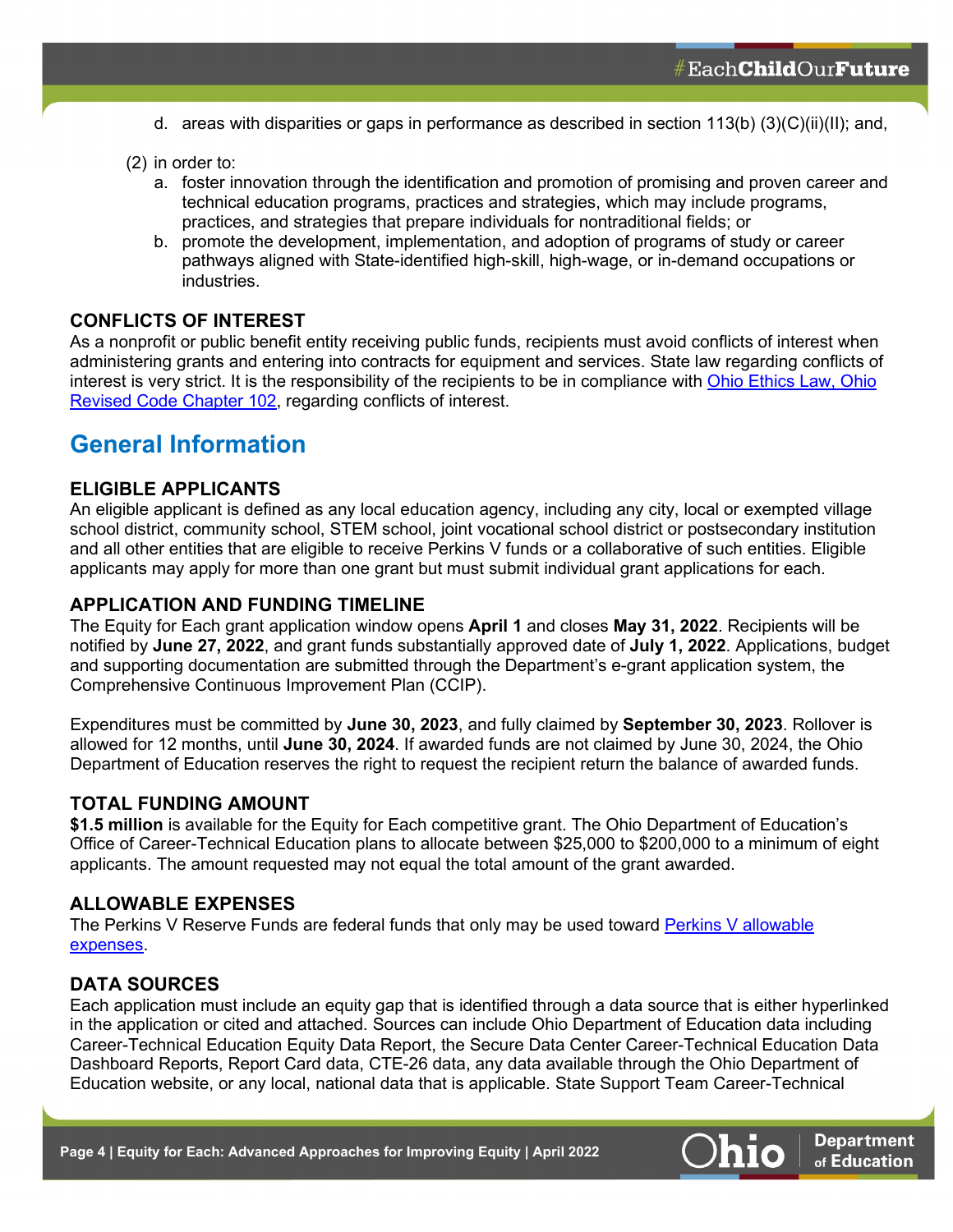Planning District Consultants and Tech Prep Regional Center Staff may assist applicants in accessing Career-Technical Planning District and State Equity Data Reports.

### <span id="page-4-0"></span>**Monitoring and Reporting**

Recipients must comply with reporting requirements, due dates and all applicable laws and rules.

#### **MONITORING**

The Equity for Each competitive grant administrators and other staff from the Department's Office of Career-Technical Education and the Ohio Department of Higher Education will monitor and provide oversight of the grant, including technical assistance to all grant recipients.

As a condition of this grant, the Department is responsible for evaluating and monitoring recipients. Recipients will be evaluated and monitored in accomplishing the performance goals set forth below:

**Goal 1:** The recipient will demonstrate measurable growth in improving the identified equity gap as documented in the final Grant Activity Reports.

**Goal 2:** The recipient will provide details to support strategy replication, including any artifacts of implementation such as toolkits, manuals, forms, policies or accompanying documentation through the Narrative Report.

**Goal 3**: The recipient will fully commit all grant funds by **June 30, 2023**, and claim all grant funds by **September 30, 2023,** the recipient will submit a final grant activities report through the Department's Data Submission Forms application in **[OH|ID portal](https://ohid.ohio.gov/wps/portal/gov/ohid/login/)** by **June 30, 2023**. Rollover is allowed until **June 30, 2024**. The Department will assist the recipient in a timeline for the final expenditure report if rollover option is required.

#### **REPORTING**

To evaluate the effectiveness of the proposed strategy each recipient will be required to submit a final grant activity report and narrative report, by **June 30, 2023**, and Final Expenditure Report (FER) by **Sept. 30, 2023.** The grant activity report will be submitted through the Department's Data Submission Forms application in **[OH|ID portal](https://ohid.ohio.gov/wps/portal/gov/ohid/login/)**. The narrative report will be submitted to Rebecca Crance through email at [Rebecca.Crance@education.ohio.gov.](mailto:Rebecca.Crance@education.ohio.gov) The narrative report must contain a detailed summary of the current status of each performance goal or how the approach has accomplished each performance goal. The FER will be submitted through CCIP. The Department reserves the right to reject the report and request revisions for clarity or ask for additional information to be provided.

### <span id="page-4-1"></span>**Evaluation of Applications**

#### **INITIAL REVIEW**

The Equity for Each competitive grant administrators will review all applications for completeness, eligibility and budget submission. If the applicant meets the mandatory requirements listed herein, the Ohio Department of Education and Ohio Department of Higher Education will continue to evaluate the application. If the applicant does not meet the formatting or mandatory requirements listed herein, the applicant will be notified by the Ohio Department of Education and allowed to submit a correction within two weeks from initial submission.

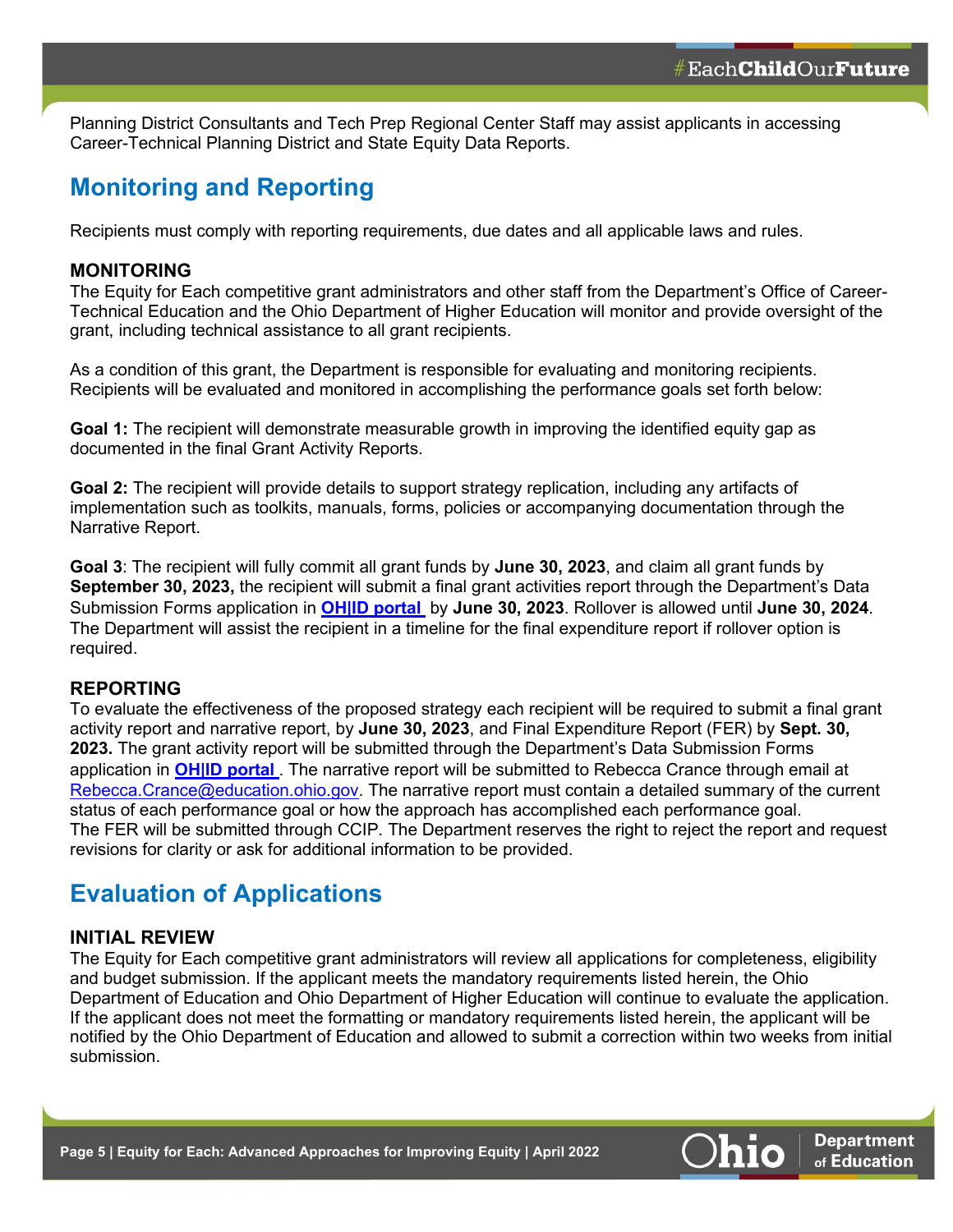#### **APPLICATION EVALUATION**

Each qualifying application will be evaluated by no less than three Ohio Department of Education Office of Career-Technical Education and/or Ohio Department of Higher Education staff members using the Grant Scoring Rubric [\(Appendix D\)](#page-13-0). An average of the three scores from each scoring rubric will become the grant application's final score. The top scoring applications will be approved for grant funds until all eligible funds are exhausted.

#### **COMPETITIVE PREFERENCE PRIORITIES**

The Departments shall prioritize Equity for Each competitive grant applications that emphasize collaborations between secondary and postsecondary institutions, with strategies that focus on the promotion or expansion of programs of study that align with local or state high-wage, high-skill or in-demand occupations. Please see the Grant Scoring Rubric for more information [\(Appendix D\)](#page-13-0).

### <span id="page-5-0"></span>**Application Submission Directions**

Applicants will complete and upload the official Equity for Each competitive grant application, Budget Worksheet, Budget Narrative and supporting documents into the Comprehensive Continuous Improvement Plan (CCIP) electronic system. For the application to be considered complete, the following documents are required:

Completed Grant Application [\(Appendix A\)](#page-6-0);

Signed Statement of Grant-Specific Assurances [\(Appendix B\)](#page-10-0);

Completed Budget Worksheet with expenditure narrative [\(Appendix C\)](#page-11-0).

#### **COMPREHENSIVE CONTINUOUS IMPROVEMENT PLAN**

The [Comprehensive Continuous Improvement Plan](http://education.ohio.gov/Topics/School-Improvement/Student-Improvement/IMPACT-%E2%80%93-Integrated-Monitoring-Process-and-Continu) (CCIP) is a unified grants application and verification system that consists of two parts: the Planning Tool and the Funding Application. For the purposes of the Equity for Each competitive grant application, applicants will only use the funding application that contains the budget page, assurances and budget upload sections.

A grant applicant must have an OH|ID portal account, Information Retrieval Number, and designated roles in the Ohio Educational Directory System to access CCIP. The following technical assistance will aid the applicant in obtaining the access needed for the CCIP.

- To determine the Information Retrieval Number, click [here.](http://webapp2.ode.state.oh.us/data/irn.asp)
- To assign roles in the Ohio Educational Directory System, click [here.](http://webapp2.ode.state.oh.us/data/irn.asp) Please make sure members of the grant application team are assigned the roles "Data Entry Funding-CCIP," "CCIP Fiscal Representative" and "CCIP Authorized Representative."

#### **BUDGET WORKSHEET**

Applicants must transfer the information contained in the Budget Worksheet [\(Appendix C\)](#page-11-0) into the CCIP system, including the total sum requested for the grant. The Budget Worksheet and Budget Narrative that provides an itemized list of proposed expenditures, with cost, the applicant plans to incur and a timeline for exhausting the proposed funding must also be attached in CCIP when submitting application.

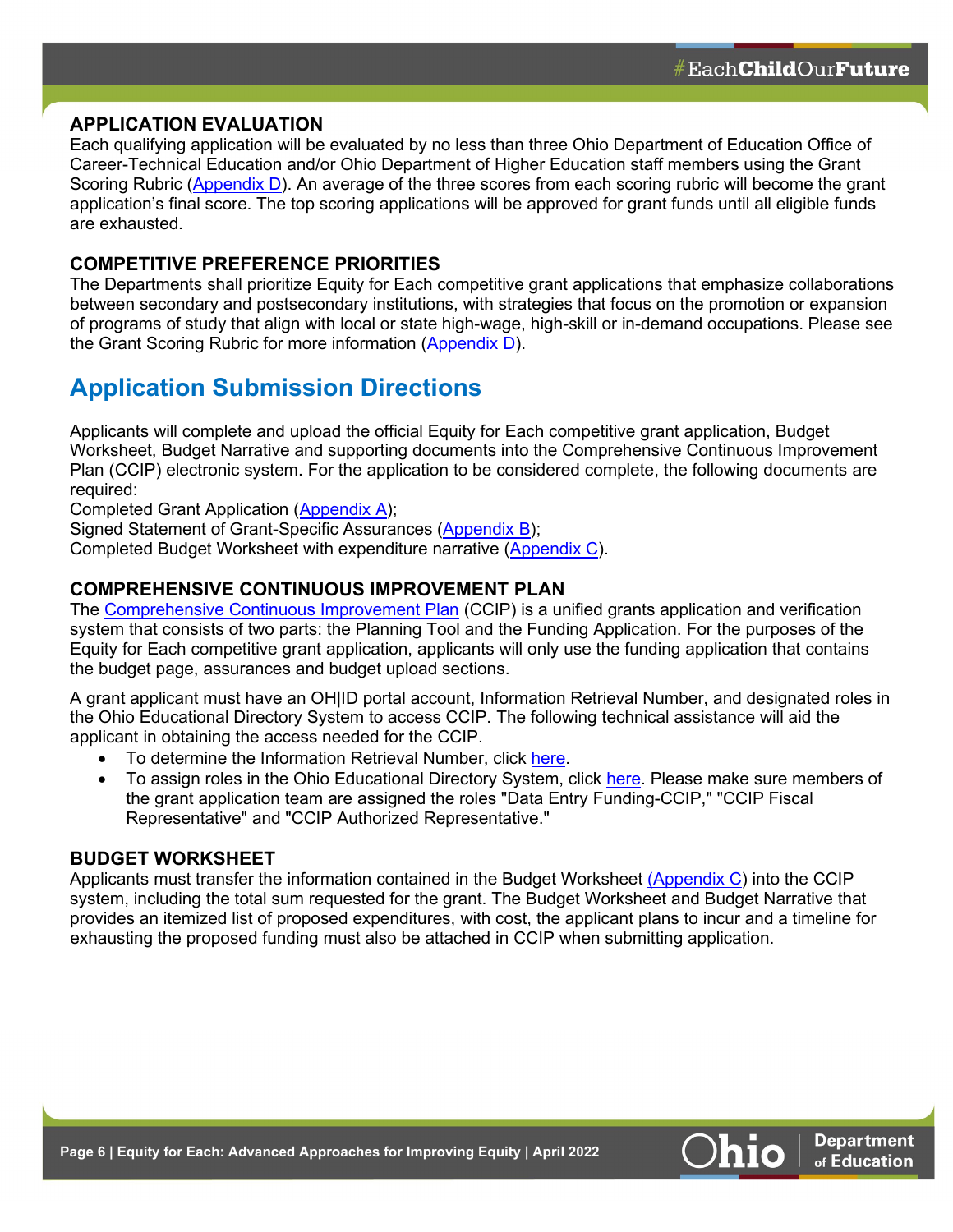## <span id="page-6-0"></span>**Appendix A**

# **Equity for Each Competitive Grant Application**

### **Contact Information**

| <b>Project Title</b>       |                       |                                         | <b>Date</b> |
|----------------------------|-----------------------|-----------------------------------------|-------------|
| <b>Amount of Grant</b>     |                       |                                         |             |
|                            |                       | <b>Applying Institution Information</b> |             |
| <b>Name of Institution</b> |                       |                                         |             |
| County                     |                       | <b>IRN</b>                              |             |
| <b>Responsible Lead</b>    |                       | <b>Job Title</b>                        |             |
| <b>Address</b>             |                       |                                         |             |
| <b>Telephone Number</b>    | <b>Fax Number</b>     | <b>E-mail Address</b>                   |             |
| <b>Responsible Lead #2</b> |                       | <b>Job Title</b>                        |             |
| <b>Address</b>             |                       |                                         |             |
| <b>Telephone Number</b>    | <b>Fax Number</b>     | <b>E-mail Address</b>                   |             |
|                            |                       | <b>Fiscal Agent Information</b>         |             |
| <b>Fiscal Officer</b>      |                       |                                         |             |
| <b>County</b>              |                       | <b>IRN</b>                              |             |
| <b>Address</b>             |                       |                                         |             |
| <b>Telephone Number</b>    | <b>E-mail Address</b> |                                         |             |

# **Applicant Demographic**

- □ LEA *or*
- □ CTPD *or*
- □ Postsecondary Institution *or*

 $\Box$  Collaborative Partnership (please list additional entities collaborating as part of this application)

\_\_\_\_\_\_\_\_\_\_\_\_\_\_\_\_\_\_\_\_\_\_\_\_\_\_\_\_\_\_\_\_\_\_\_\_\_\_\_\_\_\_\_\_\_\_\_\_\_\_\_\_\_\_\_\_\_\_\_\_\_\_\_\_\_\_\_\_\_\_

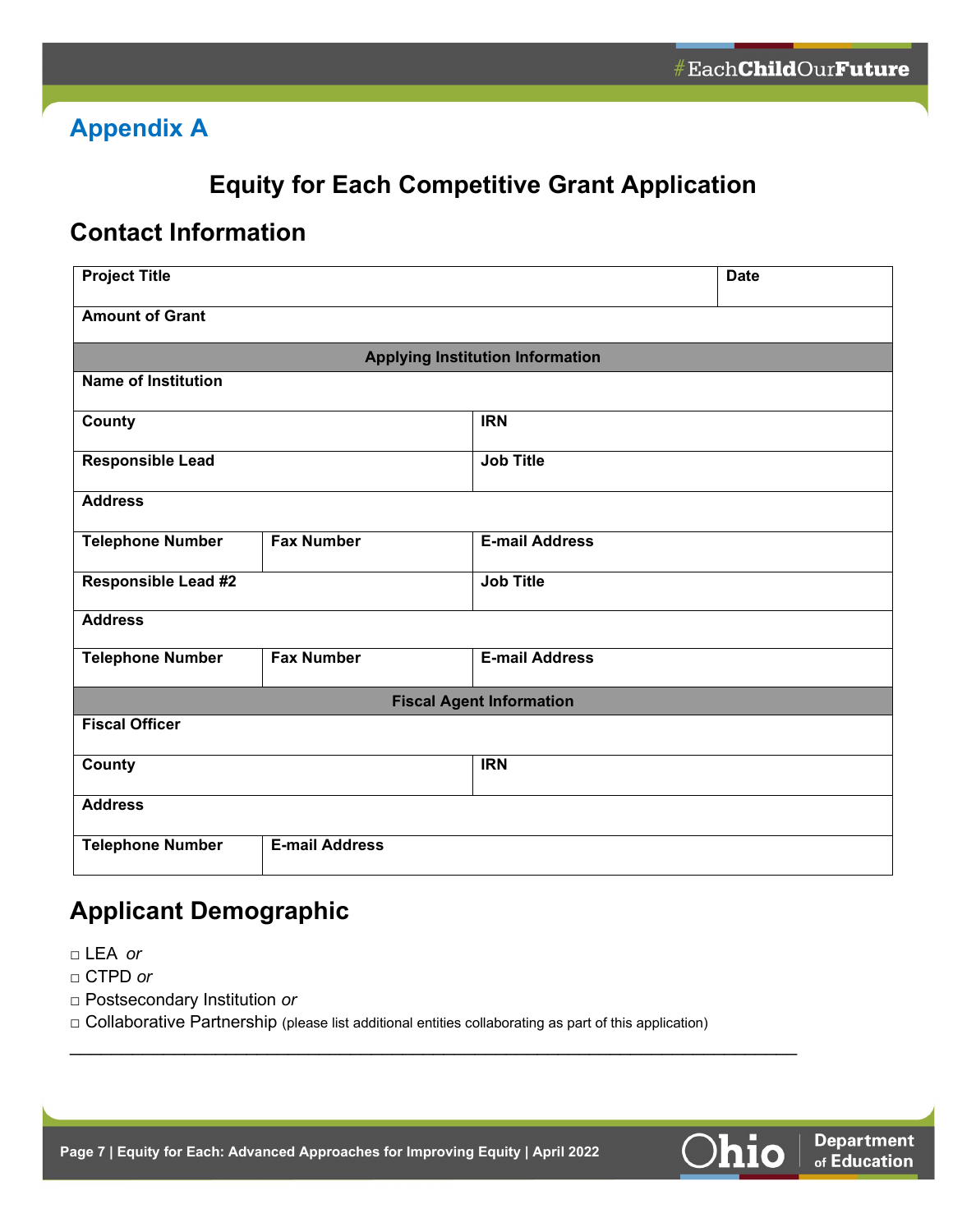# **Description of the Advanced Approach to Address the Data-Identified Equity Gap**

Describe the strategy that will be implemented using grant funds to address the identified "equity gap".

| <b>Project Title</b>                                                                                                                                                                                                                                                                                                                                                                                                                                                                                                                                                                                                                                                                                         |  |
|--------------------------------------------------------------------------------------------------------------------------------------------------------------------------------------------------------------------------------------------------------------------------------------------------------------------------------------------------------------------------------------------------------------------------------------------------------------------------------------------------------------------------------------------------------------------------------------------------------------------------------------------------------------------------------------------------------------|--|
| <b>Equity Gap Current</b><br><b>Status &amp; Data Source</b><br>The equity gap should be a statement<br>supported by cited data demonstrating an<br>inequity for a specific special population<br>group when comparing to all students or<br>the same group on a state or national<br>level.<br>For example: According to the 2020 ODE<br>CTE Equity Data Reports, students with<br>disabilities in <the ctpd=""> graduated from<br/>the culinary program at a rate of 64%. All<br/>students in the culinary pathway graduate<br/>at a rate of 86%. (Data Source must be<br/>linked or cited to the statement. If cited,<br/>the data source must be attached to the<br/>application when submitting.)</the> |  |
| <b>Approved CTE-26</b><br><b>Pathway of Focus</b>                                                                                                                                                                                                                                                                                                                                                                                                                                                                                                                                                                                                                                                            |  |
| How will the strategy be<br>implemented?<br>If this strategy includes funding for an<br>industry recognized credential, it must be<br>tied to an approved career-technical<br>education pathway or program.<br>Where will the strategy be<br>implemented?<br>What is the proposed timeline<br>$\bullet$<br>for implementation?<br>Who will have a key part in<br>$\bullet$<br>implementation and what are<br>their roles?                                                                                                                                                                                                                                                                                    |  |
| What are the anticipated<br>measurable goals from<br>implementation? Please<br>use S.M.A.R.T. goal<br>format.<br>(S- Specific, M- Measurable, A-<br>Attainable, R- Reasonable, T-Timely)                                                                                                                                                                                                                                                                                                                                                                                                                                                                                                                     |  |
| How does the strategy<br>demonstrate partnership<br>with a<br>secondary/postsecondary<br>education partner?                                                                                                                                                                                                                                                                                                                                                                                                                                                                                                                                                                                                  |  |

**Page 8 | Equity for Each: Advanced Approaches for Improving Equity | April 2022**

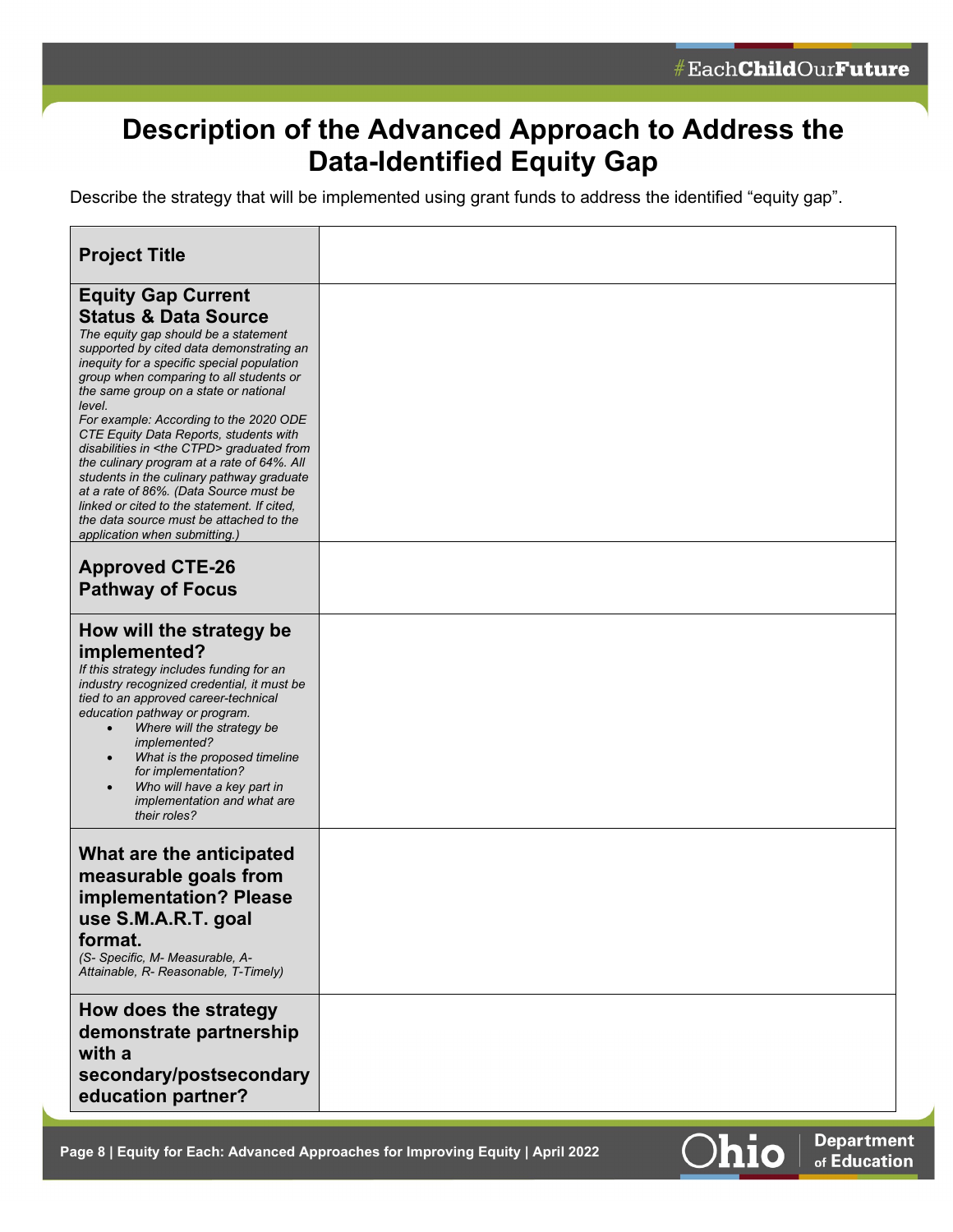# **Measurement of Progress and Action Plan**

Complete the Measurement of Progress and Action Plan table located below. The Measurement of Progress will explain the process that will be used to measure progress toward and achievement of anticipated outcome(s), which include benchmarks and type of evidence collected. The Action Plan will include the steps needed for completion of the strategy. The type of evidence collected must include types of data that can be used to identify meaningful growth.

### **Measurement of Progress**

| <b>Anticipated Outcome</b><br>(As described above; use one row per outcome, add more<br>rows as needed.) |      | <b>Benchmarks for Progress</b> | <b>Type of Evidence Collected</b> |
|----------------------------------------------------------------------------------------------------------|------|--------------------------------|-----------------------------------|
|                                                                                                          | Date | Projected Improvement          |                                   |
|                                                                                                          | Date | Projected Improvement          |                                   |
|                                                                                                          | Date | Projected Improvement          |                                   |
|                                                                                                          | Date | Projected Improvement          |                                   |
|                                                                                                          | Date | Projected Improvement          |                                   |
|                                                                                                          | Date | Projected Improvement          |                                   |

### **Action Plan** *(Use as many rows as needed; Add more as needed.)*

|        | $\sim$<br>. .<br>$\sim$ |
|--------|-------------------------|
| Step 1 |                         |
| Step 2 |                         |
| Step 3 |                         |
| Step 4 |                         |
| Step 5 |                         |
| Step 6 |                         |

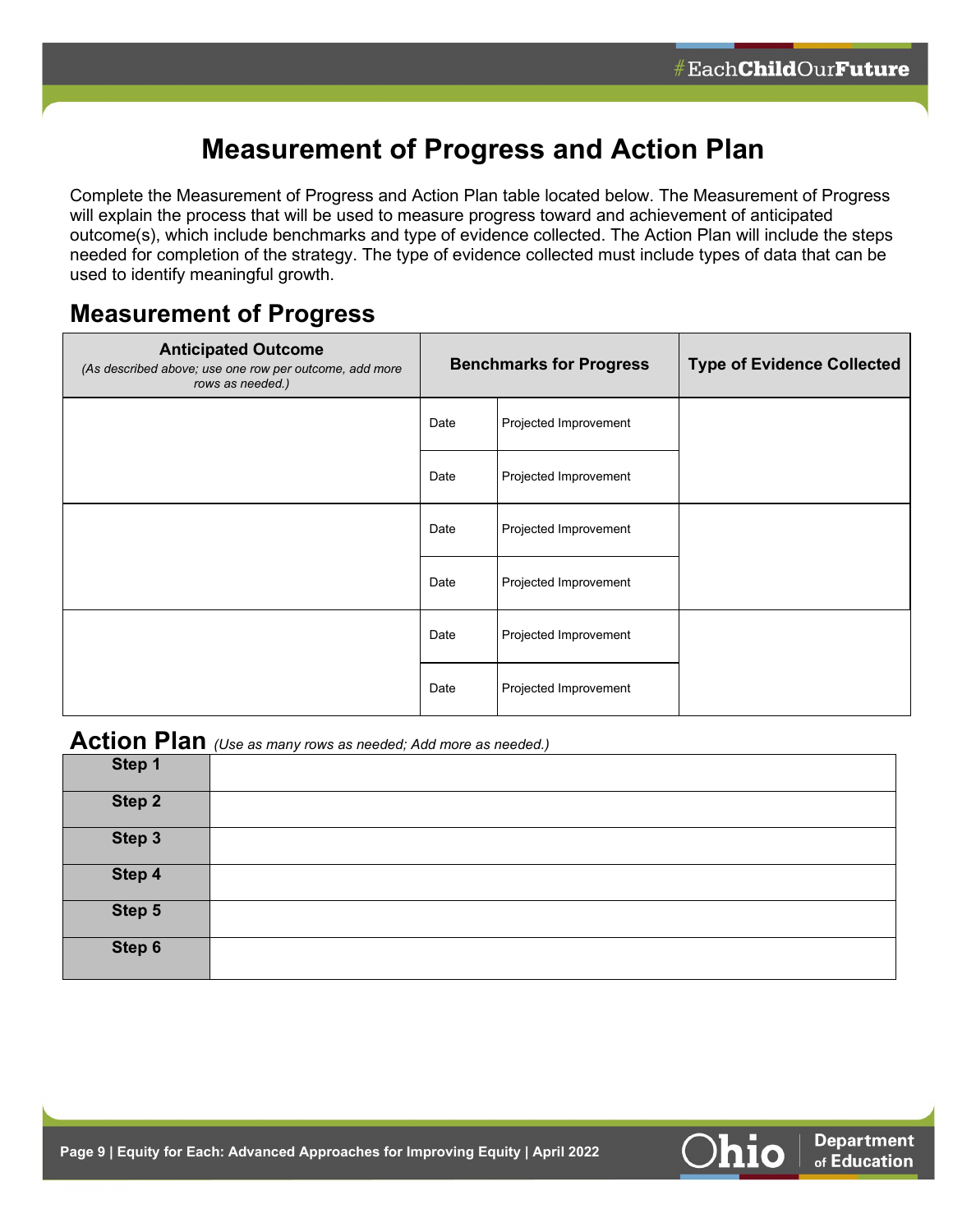**Department** of Education

### **Sustainability Plan**

Describe how the strategy will be sustained after the funding cycle is complete. Include the practices and resources (**human and fiscal**) that are in place currently that will support implementation and overall sustainability of the strategy.

*How will the district/institution and/or implementation teams be given time and ongoing training to continue their activities?*

*How will the district/institution and/or implementation teams be developed and supported? How will supports be developed to support district/institution and implementation teams? How will grant activities be incorporated into current district/institution initiatives, programs, strategies, action plans, etc., to support continued implementation?*

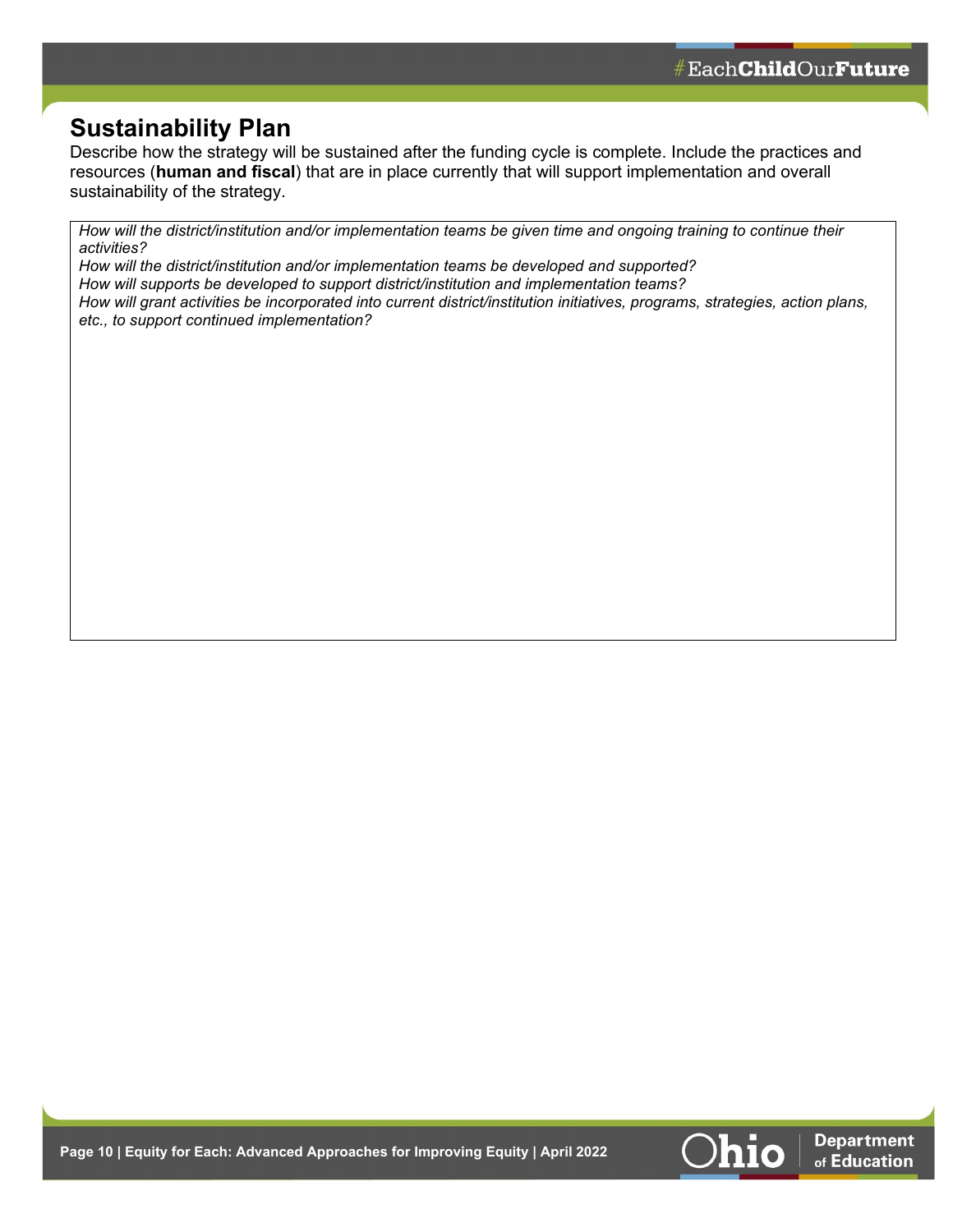# <span id="page-10-0"></span>**Appendix B**

# **Equity for Each Grant-Specific Assurances**

|                | <b>Statement of Grant-Specific Assurances</b>                                                                                                                                                                                                                                                                                                                                                                                                                                 |
|----------------|-------------------------------------------------------------------------------------------------------------------------------------------------------------------------------------------------------------------------------------------------------------------------------------------------------------------------------------------------------------------------------------------------------------------------------------------------------------------------------|
|                | If awarded a grant, the recipient assures that:                                                                                                                                                                                                                                                                                                                                                                                                                               |
| 1              | The grant recipient will implement the proposed strategy for improving the identified equity gap according to the approved<br>plan as described in the application.                                                                                                                                                                                                                                                                                                           |
| $\overline{2}$ | The grant recipient will report the improvement progress or current status of the identified equity gap to the Ohio<br>Department of Education in a final grant activity report through the Data Submission Forms application on <b>OHID</b><br>portal and email a narrative report to Rebecca. Crance@education.ohio.gov by June 30, 2023.                                                                                                                                   |
| 3              | The grant recipient will enact a Sustainability Plan as approved in the grant application for continued implementation of the<br>strategy and continuous improvement of the identified equity gap after the exhaustion of the grant funds.                                                                                                                                                                                                                                    |
| 4              | Expenditures will be committed by June 30, 2023. If awarded funds are not claimed by September 30, 2023, recipients<br>may request rollover until June 30, 2024. If rollover has not been requested, the Ohio Department of Education reserves<br>the right to request the recipient return the remaining balance of awarded funds.                                                                                                                                           |
| 5              | The Department may terminate the grant award upon 30 days written notice if it is determined the recipient, recipient's<br>staff or any individuals have used grant funds for personal gain, performed criminal activities or broken any of the agreed<br>upon assurances listed in the grant application. If it is determined that any grant funds have been misused, the<br>Department reserves the right to request the recipient return the full amount of awarded funds. |
| 6              | The grant recipient will maintain records of all funds used including, but not limited to, invoices, Purchase Order requests,<br>requisition orders, receipts and related documentation according to Perkins V allowable expenses guidelines.                                                                                                                                                                                                                                 |
| 7              | The grant recipient will provide the Ohio Department of Education access to those records in the conduct of audits or<br>supporting budget documentation. This cooperation includes access without unreasonable restrictions to its records and<br>personnel for the purpose of obtaining and replicating relevant information and strategies.                                                                                                                                |
|                | <b>Certification</b>                                                                                                                                                                                                                                                                                                                                                                                                                                                          |
|                | I HEREBY CERTIFY that, to the best of my knowledge, the information in this application is correct.                                                                                                                                                                                                                                                                                                                                                                           |
|                | The applicant designated below hereby applies for an Advanced Approaches for Improving Equity Grant for the purpose of<br>improving an identified equity gap and acknowledges to all Statement of Grant-Specific Assurances.                                                                                                                                                                                                                                                  |
|                | The undersigned certify that the information in this application is correct and complete, that the assurances to the Ohio<br>Department of Education will be executed and the operation will comply with the current federal and state law and regulations and<br>the provisions of this application as approved.                                                                                                                                                             |
|                | Date: the contract of the contract of the contract of the contract of the contract of the contract of the contract of the contract of the contract of the contract of the contract of the contract of the contract of the cont                                                                                                                                                                                                                                                |
|                |                                                                                                                                                                                                                                                                                                                                                                                                                                                                               |

<span id="page-10-1"></span>

**Department** 

of Education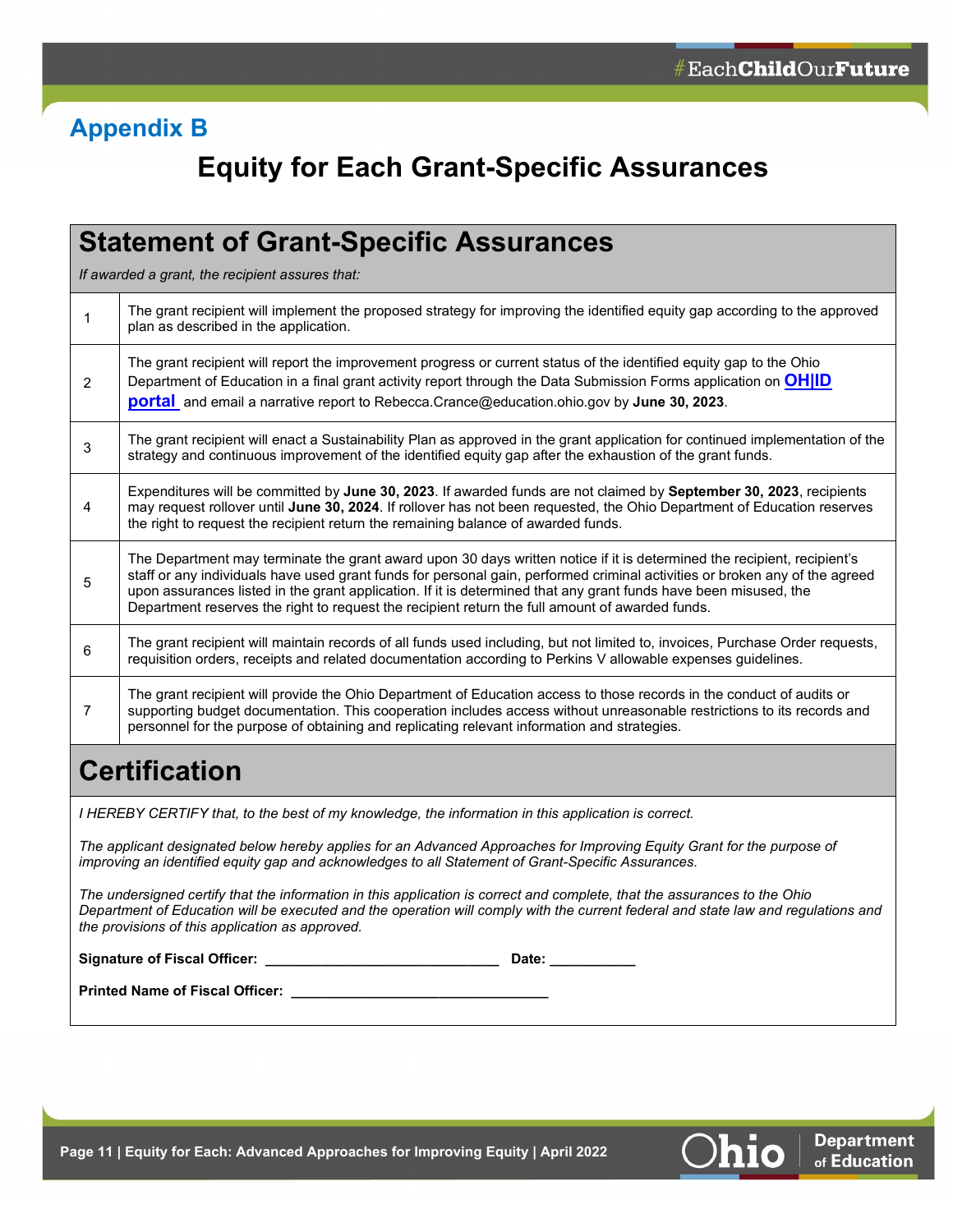# <span id="page-11-0"></span>**Appendix C**

# **Budget Worksheet**

| <b>Applicant Name</b>                                                                                                                                                                                                                                                                                                                                                                           |  |                        |                                                | <b>Applicant IRN</b>          |                        |                          |              |       |
|-------------------------------------------------------------------------------------------------------------------------------------------------------------------------------------------------------------------------------------------------------------------------------------------------------------------------------------------------------------------------------------------------|--|------------------------|------------------------------------------------|-------------------------------|------------------------|--------------------------|--------------|-------|
| Applicants must upload the Budget Worksheet into the Comprehensive Continuous Improvement Plan<br>(CCIP) that includes the total sum requested for the award as well as a narrative that provides an itemized<br>list of expenditures, with costs, the applicant plans to incur using grant funds.                                                                                              |  |                        |                                                |                               |                        |                          |              |       |
| <b>Proposed Budget</b><br>(submitted with grant<br>application)                                                                                                                                                                                                                                                                                                                                 |  | <b>Salaries</b><br>100 | Retirement<br>Fringe<br><b>Benefits</b><br>200 | Purchase<br>d Services<br>400 | <b>Supplies</b><br>500 | Capital<br>Outlay<br>600 | Other<br>800 | Total |
| Instruction                                                                                                                                                                                                                                                                                                                                                                                     |  |                        |                                                |                               |                        |                          |              | \$    |
| <b>Support Services</b>                                                                                                                                                                                                                                                                                                                                                                         |  |                        |                                                |                               |                        |                          |              | \$    |
| Governance/Admin                                                                                                                                                                                                                                                                                                                                                                                |  |                        |                                                |                               |                        |                          |              | \$    |
| <b>Prof Development</b>                                                                                                                                                                                                                                                                                                                                                                         |  |                        |                                                |                               |                        |                          |              | \$    |
| Family/Community                                                                                                                                                                                                                                                                                                                                                                                |  |                        |                                                |                               |                        |                          |              | \$    |
| Safety                                                                                                                                                                                                                                                                                                                                                                                          |  |                        |                                                |                               |                        |                          |              | \$    |
| <b>Facilities</b>                                                                                                                                                                                                                                                                                                                                                                               |  |                        |                                                |                               |                        |                          |              | \$    |
| Transportation                                                                                                                                                                                                                                                                                                                                                                                  |  |                        |                                                |                               |                        |                          |              | \$    |
| Nonpublic                                                                                                                                                                                                                                                                                                                                                                                       |  |                        |                                                |                               |                        |                          |              | \$    |
| Total                                                                                                                                                                                                                                                                                                                                                                                           |  | \$                     | \$                                             | \$                            | \$                     | \$                       | \$           | \$    |
| The final expenditure report is the final Budget Worksheet and Budget Narrative listing expenditures. The<br>ending balance as of Sept. 30, 2022, shall be provided in addition to one of the following types of<br>documentation attached for each expenditure: canceled check, receipt, or bank statement. Documents will<br>be uploaded into Ohio Department of Education Compliance system. |  |                        |                                                |                               |                        |                          |              |       |
| <b>Final Expenditure Report</b><br>(submitted by Sept. 30, 2022)                                                                                                                                                                                                                                                                                                                                |  | <b>Salaries</b><br>100 | Retirement<br>Fringe<br><b>Benefits</b><br>200 | Purchase<br>d Services<br>400 | <b>Supplies</b><br>500 | Capital<br>Outlay<br>600 | Other<br>800 | Total |
| Instruction                                                                                                                                                                                                                                                                                                                                                                                     |  |                        |                                                |                               |                        |                          |              | \$    |
| <b>Support Services</b>                                                                                                                                                                                                                                                                                                                                                                         |  |                        |                                                |                               |                        |                          |              | \$    |
| Governance/Admin                                                                                                                                                                                                                                                                                                                                                                                |  |                        |                                                |                               |                        |                          |              | \$    |
| Prof Development                                                                                                                                                                                                                                                                                                                                                                                |  |                        |                                                |                               |                        |                          |              | \$    |

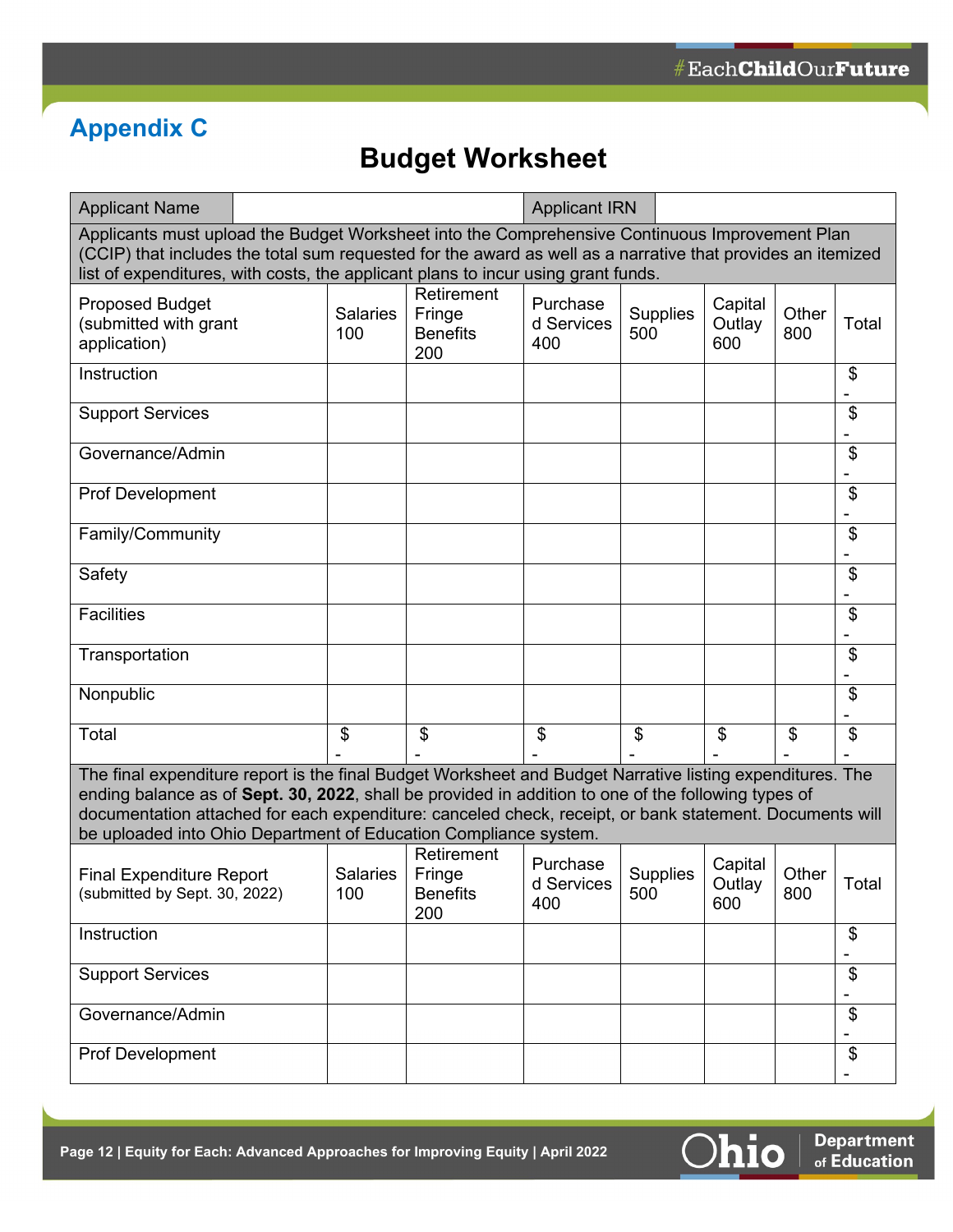| Family/Community |          |          |          | ጥ  |
|------------------|----------|----------|----------|----|
|                  |          |          |          |    |
| Safety           |          |          |          | \$ |
|                  |          |          |          |    |
| Facilities       |          |          |          | \$ |
|                  |          |          |          |    |
| Transportation   |          |          |          | \$ |
|                  |          |          |          |    |
| Nonpublic        |          |          |          | S  |
|                  |          |          |          |    |
| Total            | \$<br>\$ | \$<br>\$ | \$<br>\$ | \$ |
|                  |          |          |          |    |

# **Budget Narrative**

| Item/Service to Purchase | <b>Intended Use</b> | Projected<br>Allocated<br>Amount for<br>Purchase | Projected<br>Date of<br>Purchase |
|--------------------------|---------------------|--------------------------------------------------|----------------------------------|
|                          |                     |                                                  |                                  |
|                          |                     |                                                  |                                  |
|                          |                     |                                                  |                                  |
|                          |                     |                                                  |                                  |
|                          |                     |                                                  |                                  |

| Item/Service Purchased | <b>Documented Use</b> | Actual<br>Amount for<br>Purchase | <b>Actual Date</b><br>of Purchase |
|------------------------|-----------------------|----------------------------------|-----------------------------------|
|                        |                       |                                  |                                   |
|                        |                       |                                  |                                   |
|                        |                       |                                  |                                   |
|                        |                       |                                  |                                   |
|                        |                       |                                  |                                   |

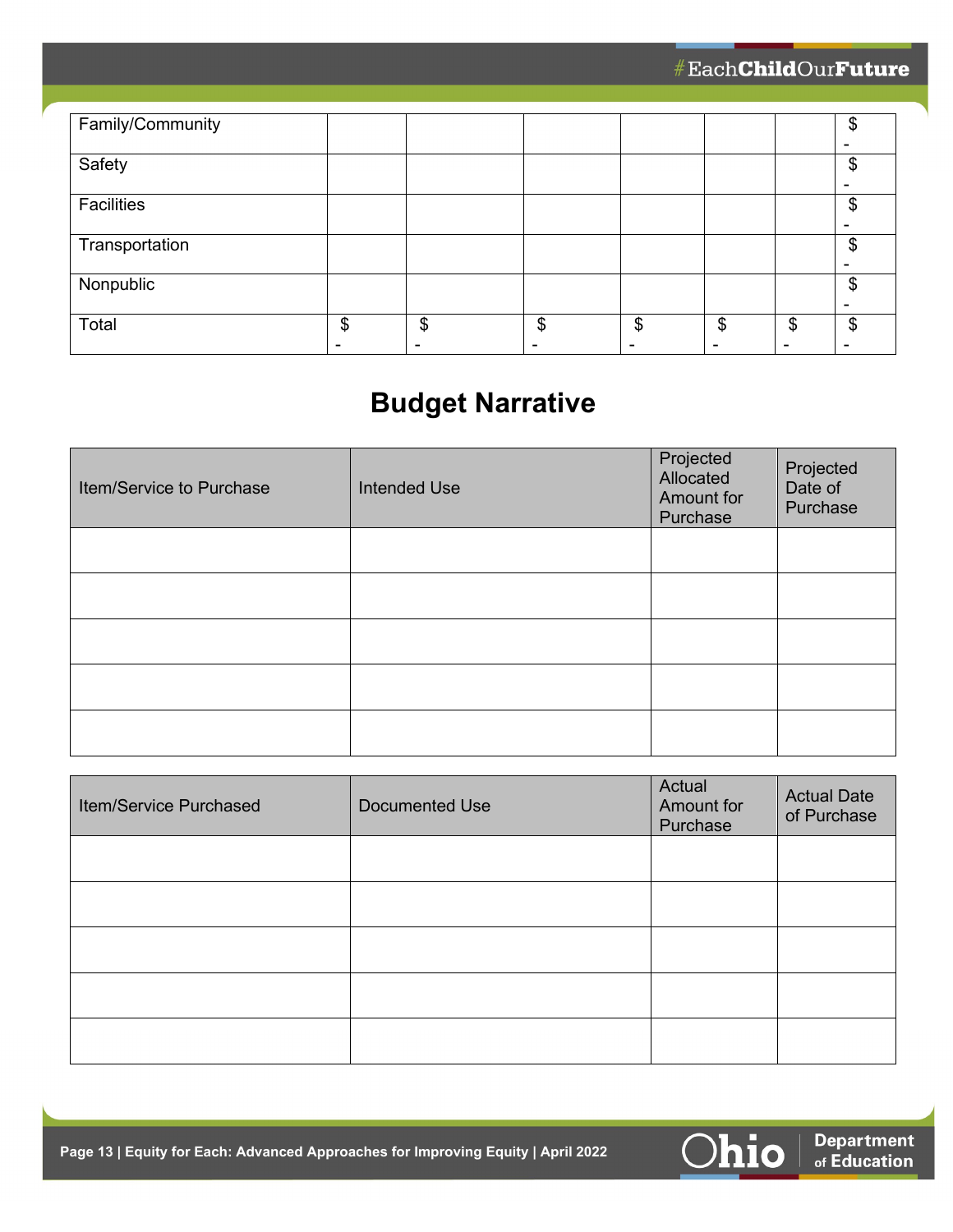# <span id="page-13-0"></span>**Appendix D**

# **Equity for Each Grant Application Scoring Rubric**

| <b>Reviewer:</b>                                 | Total Amount<br>Requested: |  |
|--------------------------------------------------|----------------------------|--|
| <b>Applicant:</b><br>(Include all collaborators) |                            |  |

Is all Contact Information complete and accurate? ☐ YES ☐ NO

Is at least one of the identified entities an eligible applicant? ☐ YES ☐ NO

Is the Statement of Grant Specific Assurances signed? ☐ YES ☐ NO

| <b>Criteria</b>                     | Weight             | Rating (1-4)             | <b>Extended Score</b> |
|-------------------------------------|--------------------|--------------------------|-----------------------|
| Identification of Equity Gap        | 15                 |                          |                       |
| Description of Advanced Approach    | 50                 |                          |                       |
| Measurement of Progress/Action Plan | 25                 |                          |                       |
| <b>Sustainability Plan</b>          | 10                 |                          |                       |
| <b>Total Application Score</b>      |                    |                          |                       |
| Demonstration of Partnership        | 2 <sup>3</sup>     | Total Multiplier (2x-6x) |                       |
| Alignment to HS/HW/ID               | $\mathcal{R}$<br>2 |                          |                       |
| <b>FINAL SCORE</b>                  |                    |                          |                       |

**Equity Gap:** Has the applicant stated an equity gap that is supported by linked or attached cited data which compares at least one student special population group to another student population in the category of enrollment, performance, graduation, or post-placement outcomes?

Review Criteria: Information and linked and/or attached cited data provided identifies a need or "equity gap" is evident within the Current Status.

| Rating     | <b>Description</b>                                                                          | <b>Score</b> |
|------------|---------------------------------------------------------------------------------------------|--------------|
| Poorly     | The response is significantly incomplete, missing required information, documentation of    |              |
| Developed  | data or otherwise raises substantial concerns about the need for the advanced approach.     |              |
| Marginally | The response meets some of the established criteria but substantially lacks information or  |              |
| Developed  | data required to clearly identify the need.                                                 |              |
| Adequately | The response meets the established criteria, but would benefit from additional information, |              |
| Developed  | explanation or detail in one or more areas.                                                 |              |
| Well       | The response meets the established criteria and demonstrates a thorough understanding       |              |
| Developed  | of the current status with specific data as evidence, and a strong alignment to the         |              |
|            | identified goal.                                                                            |              |

#### **Reviewer Comments:**

**Description of Advanced Approach:** Do the proposed strategy and anticipated outcomes logically align to the identified equity gap?

Review Criteria: The described approach is aligned to and has the potential for improving the identified equity gap; there is a clear vision for implementing the strategy. Anticipated outcomes are clear and aligned to the identified equity gap. S.M.A.R.T. outcome goals meet specific, measurable, achievable, relevant, and timely criteria; S.M.A.R.T. goal is logically aligned to need as described in Current Status. If the strategy includes adding an industry recognized credential, is the credential tied to an approved careertechnical education pathway of study?

**Rating Description Score**

**Department** of Education

**Page 14 | Equity for Each: Advanced Approaches for Improving Equity | April 2022**

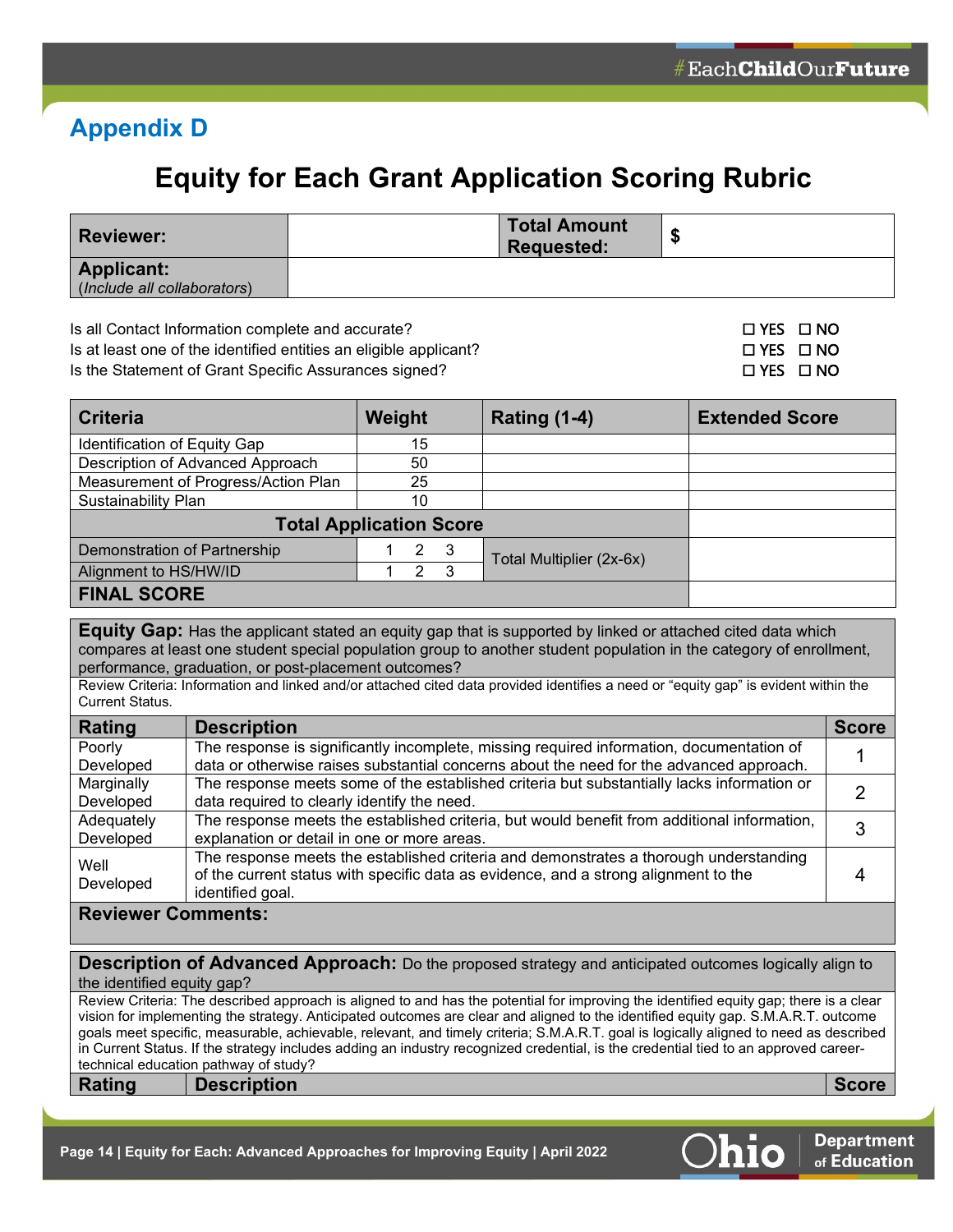| Poorly<br>Developed       | The response is significantly incomplete, missing required information or otherwise raises<br>substantial concerns about the implementation or outcomes of the strategy.                                                                         |  |
|---------------------------|--------------------------------------------------------------------------------------------------------------------------------------------------------------------------------------------------------------------------------------------------|--|
| Marginally<br>Developed   | The response meets some of the established criteria but substantially lacks a clear vision<br>for improving the identified equity gap.                                                                                                           |  |
| Adequately<br>Developed   | The response meets the established criteria, but would benefit from additional information,<br>explanation, or detail in one or more areas.                                                                                                      |  |
| Well<br>Developed         | The response meets the established criteria and demonstrates a thorough understanding<br>of how to implement the strategy to improve the identified equity gap. The applicant<br>provides a clear and realistic picture of anticipated outcomes. |  |
| <b>Reviewer Comments:</b> |                                                                                                                                                                                                                                                  |  |

#### **Measurement of Progress and Action Plan:** Does the Measurement of Progress demonstrate

benchmarks for progress and evidence as aligned to anticipated outcomes? Are the Action Plan steps logical and descript?

Review Criteria: The evidence listed would effectively demonstrate progress in the Anticipated Outcomes and the Benchmarks for Progress are timely and would have reasonable impact for all identified outcomes and goals. The Action Plan steps are clearly understood and are logical to the strategy.

| Rating                    | <b>Description</b>                                                                           | <b>Score</b> |
|---------------------------|----------------------------------------------------------------------------------------------|--------------|
| Poorly                    | The response is significantly incomplete, missing required information or otherwise raises   |              |
| Developed                 | substantial concerns about the implementation or outcomes of the strategy.                   |              |
| Marginally                | The response meets some of the established criteria but substantially lacks a clear plan for |              |
| Developed                 | monitoring and achieving progress.                                                           |              |
| Adequately                | The response meets the established criteria, but would benefit from additional information,  |              |
| Developed                 | explanation or detail in one or more areas.                                                  |              |
| Well                      | The response meets the established criteria and demonstrates a thorough connection           |              |
| Developed                 | between the strategy, benchmarks for progress, and action steps.                             |              |
| <b>Reviewer Comments:</b> |                                                                                              |              |

**Sustainability Plan:** Has the applicant provided a sustainability plan for continuing grant activities after the funding cycle is completed?

Review Criteria: The narrative thoroughly addresses the applicants plan for long-term implementation, including human and fiscal resources, scheduled time to complete activities, and integration with other initiatives.

| Rating                    | <b>Description</b>                                                                          | <b>Score</b> |
|---------------------------|---------------------------------------------------------------------------------------------|--------------|
| Poorly                    | The response is significantly incomplete, missing required information or otherwise raises  |              |
| Developed                 | substantial concerns about sustainability of the strategy after the funding cycle ends.     |              |
| Marginally                | The response meets some of the established criteria but is missing considerations for one   |              |
| Developed                 | or more areas.                                                                              |              |
| Adequately                | The response meets the established criteria, but would benefit from additional information, | 3            |
| Developed                 | explanation or detail in one or more areas.                                                 |              |
| Well                      | The response meets the established criteria and demonstrates the applicant's thorough       |              |
| Developed                 | understanding of how the strategy will be sustained beyond the lifetime of the grant.       | 4            |
| <b>Reviewer Comments:</b> |                                                                                             |              |

| Is there demonstrated collaboration with a secondary or |               |               |               |
|---------------------------------------------------------|---------------|---------------|---------------|
| postsecondary education partner?                        | Little to No  | Moderate      | Significant   |
|                                                         | Demonstration | Demonstration | Demonstration |
|                                                         |               |               |               |